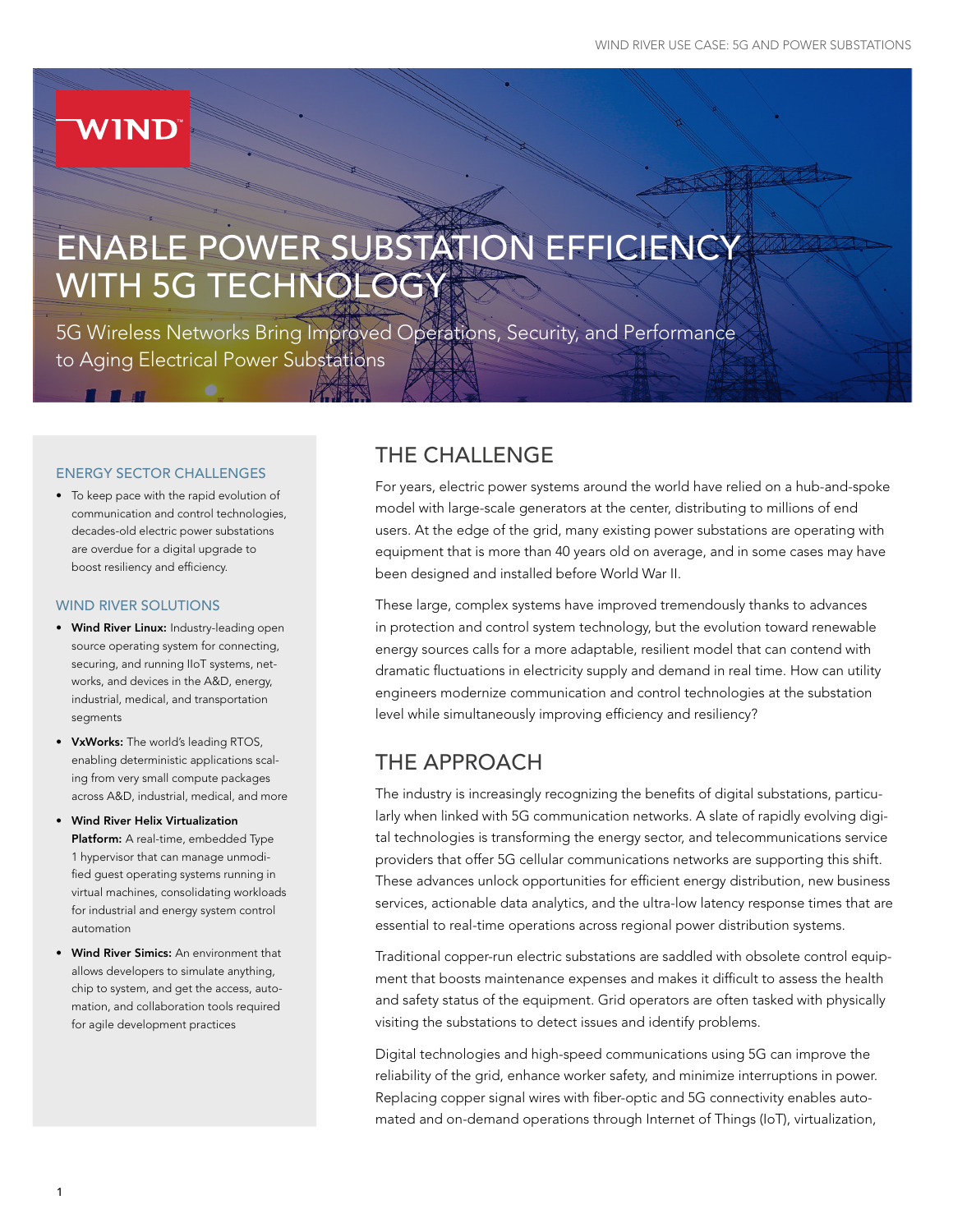and AI technologies. Data quality and quantity is enhanced compared to traditional substations, and decision-making is made more quickly in day-to-day operations as well as in emergency situations.

Given the increasing role of renewable energy sources integrated into electrical distribution systems, digital substations have become an essential tool for contending with intermittent sources and smart grid implementations.

The key functions of modern digital substations include:

- Interconnecting power lines with components of the system, isolated from the control house
- Monitoring and controlling system operations
- Protecting the power system equipment from damage or failure

5G capabilities—including high-speed throughput, low latency operations, expanded spectrum coverage, integrated security features, and 99.999% availability—offer many ways to improve the operation and protection of substations.

## Modernizing the Grid with 5G Wireless Technology

Ongoing collaboration between technology leaders, standards organizations, and energy providers is solving the challenges of incorporating 5G networks into energy infrastructures. One key challenge involves establishing 5G connection links between base stations and the core network (backhaul). This requires defining the interoperability between a mix of fiber and wireless technologies. Fiber services need to be implemented while also integrating high-capacity wireless backhaul solutions into the infrastructure, including 5G installations. Regulatory work needs to be accomplished at both a national and an international level to define a workable ecosystem—one that doesn't interfere with existing systems—within which 5G services can be deployed at a favorable economy of scale and high degree of interoperability. Spectrum considerations and radio technology standards that apply to 5G equipment must be coordinated on a global scale.

One of the primary benefits of 5G communication and the modern digital substation is the ease of asset management. By applying supporting technologies, including IoT, predictive analytics, and automated control systems, energy operators will be able to reduce maintenance costs, plan resource use more efficiently, and detect pending failures before problems escalate to a point where a power shutdown is necessary.

The modern asset management of a digital substation could encompass automation monitoring of critical substation components to provide data and analytics to optimize maintenance activities according to their importance to grid operations. This could help lower maintenance costs of strategic components, implementing more accurate predictive maintenance notifications to reduce device failures and reduce the quantity of unplanned outages and the outage time.

A growing trend in the U.S. that is enabled by smart meters and digital substations is demand response programs. Customers can use apps to track their household energy use and schedule energy-intensive operations, such as charging an electric vehicle or using the clothes dryer, at times of low demand, thus saving money (in areas where time of use rates apply) and helping utilities plan to cost-effectively meet regional energy requirements.

Wind River products support these moves to modernize energy infrastructures.

#### [Wind River Linux](https://www.windriver.com/products/linux/)

[Wind River Linux](https://www.windriver.com/products/linux/) is a commercially supported version of Linux for embedded applications, cost-effective security, and access to pre-built containers (with Docker and Kubernetes support). It plays a key role in cloud-native 5G environments, helping maximize server use by creating self-contained packages of applications that can be installed and run while sharing a common operating system kernel.

#### VxWorks

The powerful RTOS capabilities of [VxWorks®](https://www.windriver.com/products/vxworks/), the industryproven, real-time operating system from Wind River, supports modern development methods for building solutions that are secure, safe, reliable, and certifiable. VxWorks accelerates data-processing tasks in industrial environments and within 5G networks to ensure responsive operations in mission-critical deployments.

#### Wind River Helix Virtualization Platform

Helix<sup>™</sup> Platform reflects 30 years of Wind River experience in meeting the stringent requirements of energy operators and utilities, consolidating workloads across multiple virtual machines, supporting container technology, and enabling operators to fully virtualize their industrial control systems. A real-time, embedded Type 1 hypervisor supports a diverse range of operating systems, delivering safety, performance, and flexibility in energy system infrastructures. Helix Platform strengthens low-latency operations within an on-premise cloud infrastructure using a 5G network.